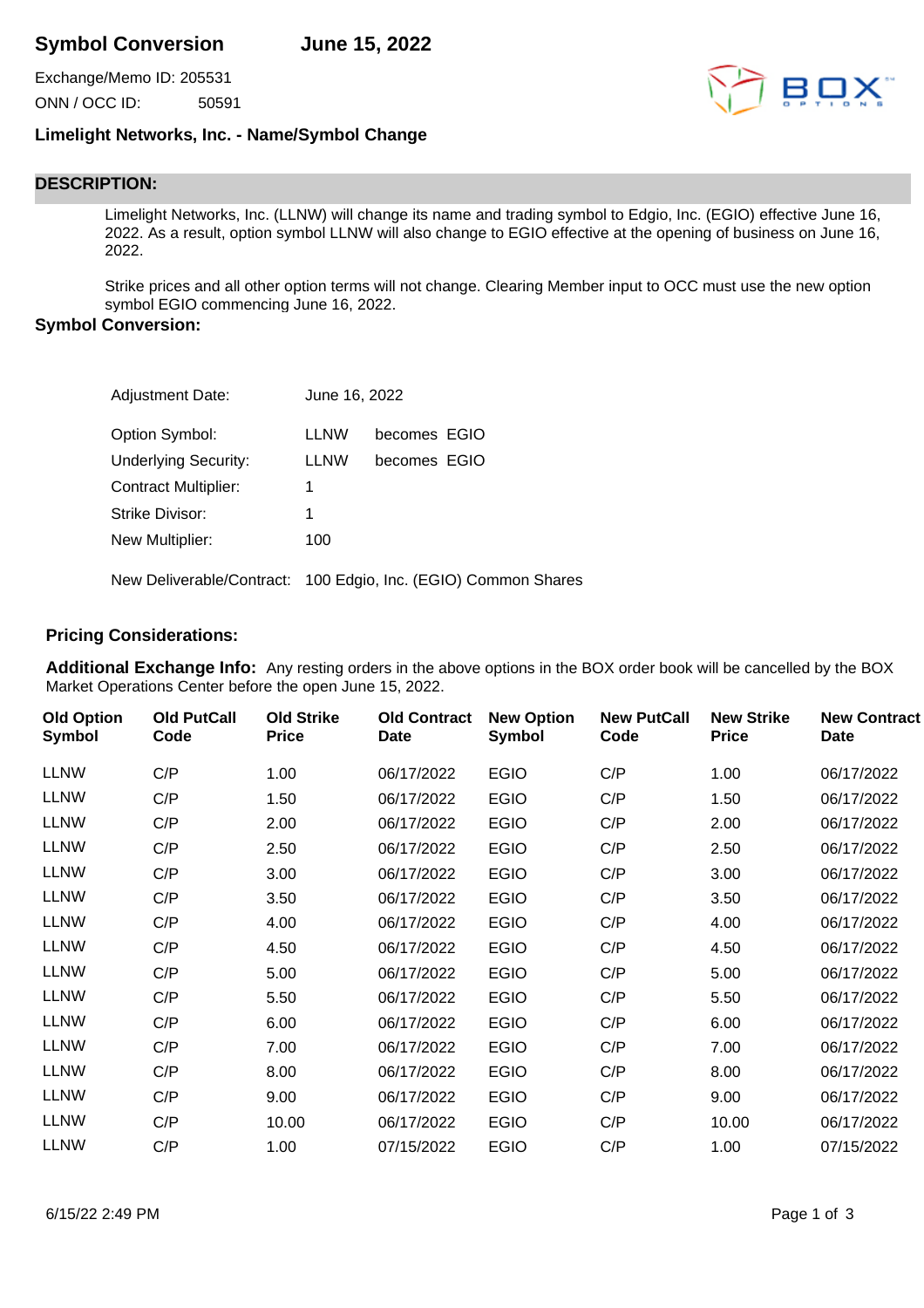| <b>Old Option</b><br><b>Symbol</b> | <b>Old PutCall</b><br>Code | <b>Old Strike</b><br><b>Price</b> | <b>Old Contract</b><br><b>Date</b> | <b>New Option</b><br><b>Symbol</b> | <b>New PutCall</b><br>Code | <b>New Strike</b><br><b>Price</b> | <b>New Contract</b><br><b>Date</b> |
|------------------------------------|----------------------------|-----------------------------------|------------------------------------|------------------------------------|----------------------------|-----------------------------------|------------------------------------|
| <b>LLNW</b>                        | C/P                        | 1.50                              | 07/15/2022                         | <b>EGIO</b>                        | C/P                        | 1.50                              | 07/15/2022                         |
| <b>LLNW</b>                        | C/P                        | 2.00                              | 07/15/2022                         | <b>EGIO</b>                        | C/P                        | 2.00                              | 07/15/2022                         |
| <b>LLNW</b>                        | C/P                        | 2.50                              | 07/15/2022                         | <b>EGIO</b>                        | C/P                        | 2.50                              | 07/15/2022                         |
| <b>LLNW</b>                        | C/P                        | 3.00                              | 07/15/2022                         | <b>EGIO</b>                        | C/P                        | 3.00                              | 07/15/2022                         |
| <b>LLNW</b>                        | C/P                        | 3.50                              | 07/15/2022                         | <b>EGIO</b>                        | C/P                        | 3.50                              | 07/15/2022                         |
| <b>LLNW</b>                        | C/P                        | 4.00                              | 07/15/2022                         | <b>EGIO</b>                        | C/P                        | 4.00                              | 07/15/2022                         |
| <b>LLNW</b>                        | C/P                        | 4.50                              | 07/15/2022                         | <b>EGIO</b>                        | C/P                        | 4.50                              | 07/15/2022                         |
| <b>LLNW</b>                        | C/P                        | 5.00                              | 07/15/2022                         | <b>EGIO</b>                        | C/P                        | 5.00                              | 07/15/2022                         |
| <b>LLNW</b>                        | C/P                        | 5.50                              | 07/15/2022                         | <b>EGIO</b>                        | C/P                        | 5.50                              | 07/15/2022                         |
| <b>LLNW</b>                        | C/P                        | 6.00                              | 07/15/2022                         | <b>EGIO</b>                        | C/P                        | 6.00                              | 07/15/2022                         |
| <b>LLNW</b>                        | C/P                        | 7.00                              | 07/15/2022                         | <b>EGIO</b>                        | C/P                        | 7.00                              | 07/15/2022                         |
| <b>LLNW</b>                        | C/P                        | 8.00                              | 07/15/2022                         | <b>EGIO</b>                        | C/P                        | 8.00                              | 07/15/2022                         |
| <b>LLNW</b>                        | C/P                        | 1.00                              | 09/16/2022                         | <b>EGIO</b>                        | C/P                        | 1.00                              | 09/16/2022                         |
| <b>LLNW</b>                        | C/P                        | 1.50                              | 09/16/2022                         | <b>EGIO</b>                        | C/P                        | 1.50                              | 09/16/2022                         |
| <b>LLNW</b>                        | C/P                        | 2.00                              | 09/16/2022                         | <b>EGIO</b>                        | C/P                        | 2.00                              | 09/16/2022                         |
| <b>LLNW</b>                        | C/P                        | 2.50                              | 09/16/2022                         | <b>EGIO</b>                        | C/P                        | 2.50                              | 09/16/2022                         |
| <b>LLNW</b>                        | C/P                        | 3.00                              | 09/16/2022                         | <b>EGIO</b>                        | C/P                        | 3.00                              | 09/16/2022                         |
| <b>LLNW</b>                        | C/P                        | 3.50                              | 09/16/2022                         | <b>EGIO</b>                        | C/P                        | 3.50                              | 09/16/2022                         |
| <b>LLNW</b>                        | C/P                        | 4.00                              | 09/16/2022                         | <b>EGIO</b>                        | C/P                        | 4.00                              | 09/16/2022                         |
| <b>LLNW</b>                        | C/P                        | 4.50                              | 09/16/2022                         | <b>EGIO</b>                        | C/P                        | 4.50                              | 09/16/2022                         |
| <b>LLNW</b>                        | C/P                        | 5.00                              | 09/16/2022                         | <b>EGIO</b>                        | C/P                        | 5.00                              | 09/16/2022                         |
| <b>LLNW</b>                        | C/P                        | 5.50                              | 09/16/2022                         | <b>EGIO</b>                        | C/P                        | 5.50                              | 09/16/2022                         |
| <b>LLNW</b>                        | C/P                        | 6.00                              | 09/16/2022                         | <b>EGIO</b>                        | C/P                        | 6.00                              | 09/16/2022                         |
| <b>LLNW</b>                        | C/P                        | 7.00                              | 09/16/2022                         | <b>EGIO</b>                        | C/P                        | 7.00                              | 09/16/2022                         |
| <b>LLNW</b>                        | C/P                        | 8.00                              | 09/16/2022                         | <b>EGIO</b>                        | C/P                        | 8.00                              | 09/16/2022                         |
| <b>LLNW</b>                        | C/P                        | 9.00                              | 09/16/2022                         | <b>EGIO</b>                        | C/P                        | 9.00                              | 09/16/2022                         |
| <b>LLNW</b>                        | C/P                        | 10.00                             | 09/16/2022                         | <b>EGIO</b>                        | C/P                        | 10.00                             | 09/16/2022                         |
| <b>LLNW</b>                        | C/P                        | 1.00                              | 12/16/2022                         | <b>EGIO</b>                        | C/P                        | 1.00                              | 12/16/2022                         |
| <b>LLNW</b>                        | C/P                        | 1.50                              | 12/16/2022                         | <b>EGIO</b>                        | C/P                        | 1.50                              | 12/16/2022                         |
| <b>LLNW</b>                        | C/P                        | 2.00                              | 12/16/2022                         | <b>EGIO</b>                        | C/P                        | 2.00                              | 12/16/2022                         |
| <b>LLNW</b>                        | C/P                        | 2.50                              | 12/16/2022                         | <b>EGIO</b>                        | C/P                        | 2.50                              | 12/16/2022                         |
| <b>LLNW</b>                        | C/P                        | 3.00                              | 12/16/2022                         | <b>EGIO</b>                        | C/P                        | 3.00                              | 12/16/2022                         |
| <b>LLNW</b>                        | C/P                        | 3.50                              | 12/16/2022                         | <b>EGIO</b>                        | C/P                        | 3.50                              | 12/16/2022                         |
| <b>LLNW</b>                        | C/P                        | 4.00                              | 12/16/2022                         | <b>EGIO</b>                        | C/P                        | 4.00                              | 12/16/2022                         |
| <b>LLNW</b>                        | C/P                        | 4.50                              | 12/16/2022                         | <b>EGIO</b>                        | C/P                        | 4.50                              | 12/16/2022                         |
| <b>LLNW</b>                        | C/P                        | 5.00                              | 12/16/2022                         | <b>EGIO</b>                        | C/P                        | 5.00                              | 12/16/2022                         |
| <b>LLNW</b>                        | C/P                        | 5.50                              | 12/16/2022                         | <b>EGIO</b>                        | C/P                        | 5.50                              | 12/16/2022                         |
| <b>LLNW</b>                        | C/P                        | 6.00                              | 12/16/2022                         | <b>EGIO</b>                        | C/P                        | 6.00                              | 12/16/2022                         |
| <b>LLNW</b>                        | C/P                        | 7.00                              | 12/16/2022                         | <b>EGIO</b>                        | C/P                        | 7.00                              | 12/16/2022                         |
| <b>LLNW</b>                        | C/P                        | 8.00                              | 12/16/2022                         | <b>EGIO</b>                        | C/P                        | 8.00                              | 12/16/2022                         |
| <b>LLNW</b>                        | C/P                        | 9.00                              | 12/16/2022                         | <b>EGIO</b>                        | C/P                        | 9.00                              | 12/16/2022                         |
| <b>LLNW</b>                        | C/P                        | 10.00                             | 12/16/2022                         | <b>EGIO</b>                        | C/P                        | 10.00                             | 12/16/2022                         |
| <b>LLNW</b>                        | C/P                        | 0.50                              | 01/20/2023                         | <b>EGIO</b>                        | C/P                        | 0.50                              | 01/20/2023                         |
| <b>LLNW</b>                        | C/P                        | 1.00                              | 01/20/2023                         | <b>EGIO</b>                        | C/P                        | 1.00                              | 01/20/2023                         |